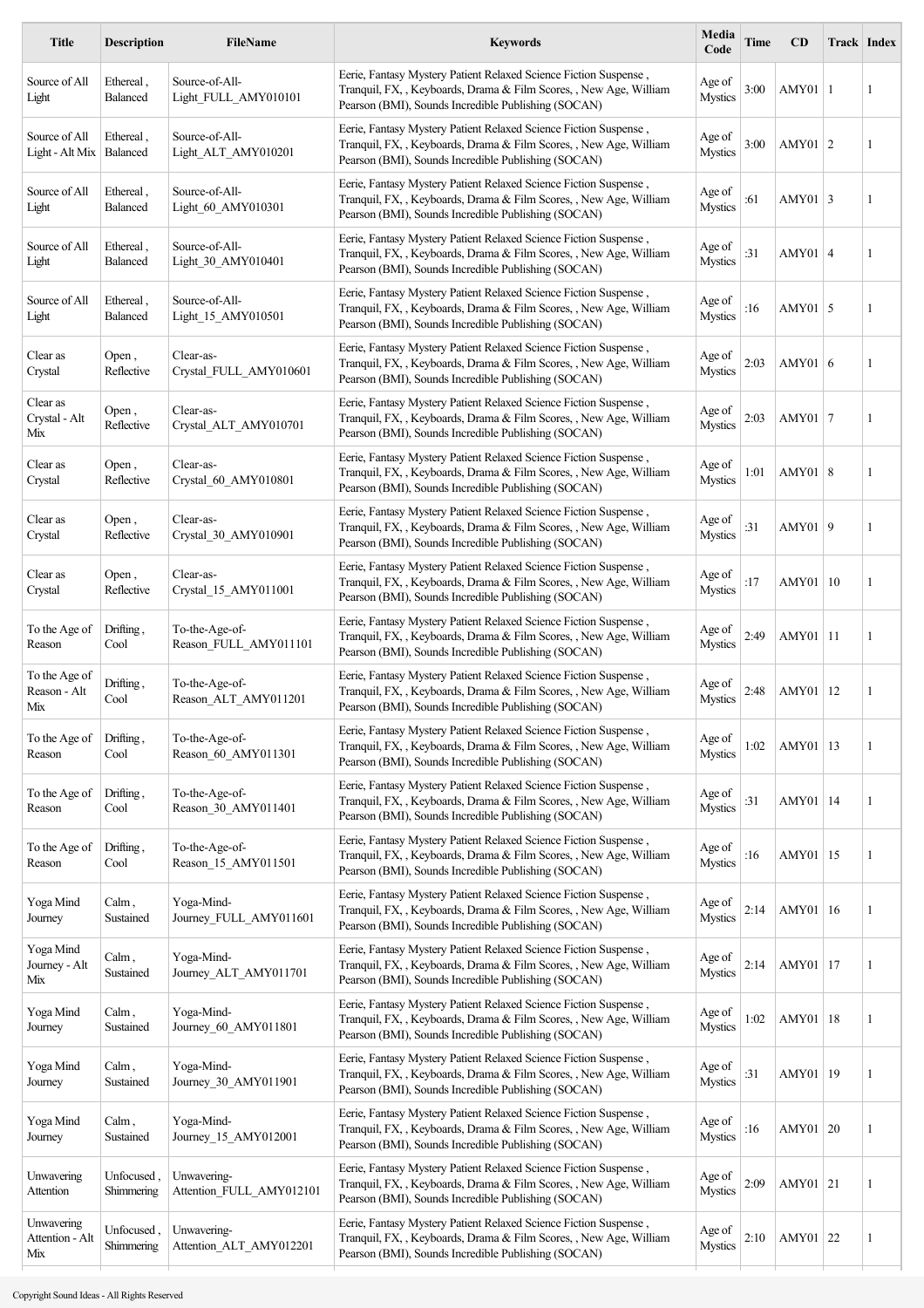| Unwavering<br>Attention               | Unfocused,<br>Shimmering | Unwavering-<br>Attention_60_AMY012301    | Eerie, Fantasy Mystery Patient Relaxed Science Fiction Suspense,<br>Tranquil, FX, , Keyboards, Drama & Film Scores, , New Age, William<br>Pearson (BMI), Sounds Incredible Publishing (SOCAN)      | Age of<br><b>Mystics</b> | :60  | AMY01   23  | 1 |
|---------------------------------------|--------------------------|------------------------------------------|----------------------------------------------------------------------------------------------------------------------------------------------------------------------------------------------------|--------------------------|------|-------------|---|
| Unwavering<br>Attention               | Unfocused,<br>Shimmering | Unwavering-<br>Attention 30 AMY012401    | Eerie, Fantasy Mystery Patient Relaxed Science Fiction Suspense,<br>Tranquil, FX, , Keyboards, Drama & Film Scores, , New Age, William<br>Pearson (BMI), Sounds Incredible Publishing (SOCAN)      | Age of<br><b>Mystics</b> | :31  | AMY01 24    | 1 |
| Unwavering<br>Attention               | Unfocused,<br>Shimmering | Unwavering-<br>Attention_15_AMY012501    | Eerie, Fantasy Mystery Patient Relaxed Science Fiction Suspense,<br>Tranquil, FX, , Keyboards, Drama & Film Scores, , New Age, William<br>Pearson (BMI), Sounds Incredible Publishing (SOCAN)      | Age of<br><b>Mystics</b> | :16  | AMY01 25    | 1 |
| Cast No<br>Shadow                     | Flickering,<br>Serene    | Cast-No-<br>Shadow_FULL_AMY012601        | Eerie, Fantasy Mystery Patient Relaxed Science Fiction Suspense,<br>Tranquil, FX, , Keyboards, Drama & Film Scores, , New Age, William<br>Pearson (BMI), Sounds Incredible Publishing (SOCAN)      | Age of<br><b>Mystics</b> | 4:02 | AMY01 26    | 1 |
| Cast No<br>Shadow - Alt<br>Mix        | Flickering,<br>Serene    | Cast-No-<br>Shadow_ALT_AMY012701         | Eerie, Fantasy Mystery Patient Relaxed Science Fiction Suspense,<br>Tranquil, FX, , Keyboards, Drama & Film Scores, , New Age, William<br>Pearson (BMI), Sounds Incredible Publishing (SOCAN)      | Age of<br><b>Mystics</b> | 4:02 | AMY01 27    | 1 |
| Cast No<br>Shadow                     | Flickering,<br>Serene    | Cast-No-<br>Shadow 60 AMY012801          | Eerie, Fantasy Mystery Patient Relaxed Science Fiction Suspense,<br>Tranquil, FX, , Keyboards, Drama & Film Scores, , New Age, William<br>Pearson (BMI), Sounds Incredible Publishing (SOCAN)      | Age of<br><b>Mystics</b> | 1:01 | AMY01 28    | 1 |
| Cast No<br>Shadow                     | Flickering,<br>Serene    | Cast-No-<br>Shadow_30_AMY012901          | Eerie, Fantasy Mystery Patient Relaxed Science Fiction Suspense,<br>Tranquil, FX, , Keyboards, Drama & Film Scores, , New Age, William<br>Pearson (BMI), Sounds Incredible Publishing (SOCAN)      | Age of<br><b>Mystics</b> | :31  | AMY01 29    | 1 |
| Cast No<br>Shadow                     | Flickering.<br>Serene    | Cast-No-<br>Shadow_15_AMY013001          | Eerie, Fantasy Mystery Patient Relaxed Science Fiction Suspense,<br>Tranquil, FX, , Keyboards, Drama & Film Scores, , New Age, William<br>Pearson (BMI), Sounds Incredible Publishing (SOCAN)      | Age of<br><b>Mystics</b> | :16  | AMY01 30    | 1 |
| Peace and<br>Tranquility              | Enticing,<br>Enigmatic   | Peace-and-<br>Tranquility_FULL_AMY013101 | Eerie, Fantasy Mystery Patient Relaxed Science Fiction Suspense,<br>Tranquil, FX, Keyboards, Piano, Drama & Film Scores, , New Age,<br>William Pearson (BMI), Sounds Incredible Publishing (SOCAN) | Age of<br><b>Mystics</b> | 2:14 | AMY01 31    | 1 |
| Peace and<br>Tranquility -<br>Alt Mix | Enticing,<br>Enigmatic   | Peace-and-<br>Tranquility_ALT_AMY013201  | Eerie, Fantasy Mystery Patient Relaxed Science Fiction Suspense,<br>Tranquil, FX, Keyboards, Piano, Drama & Film Scores, , New Age,<br>William Pearson (BMI), Sounds Incredible Publishing (SOCAN) | Age of<br><b>Mystics</b> | 2:07 | AMY01 32    | 1 |
| Peace and<br>Tranquility              | Enticing,<br>Enigmatic   | Peace-and-<br>Tranquility_60_AMY013301   | Eerie, Fantasy Mystery Patient Relaxed Science Fiction Suspense,<br>Tranquil, FX, Keyboards, Piano, Drama & Film Scores, , New Age,<br>William Pearson (BMI), Sounds Incredible Publishing (SOCAN) | Age of<br><b>Mystics</b> | 1:01 | AMY01 33    | 1 |
| Peace and<br>Tranquility              | Enticing,<br>Enigmatic   | Peace-and-<br>Tranquility 30 AMY013401   | Eerie, Fantasy Mystery Patient Relaxed Science Fiction Suspense,<br>Tranquil, FX, Keyboards, Piano, Drama & Film Scores, , New Age,<br>William Pearson (BMI), Sounds Incredible Publishing (SOCAN) | Age of<br><b>Mystics</b> | :32  | AMY01 34    | 1 |
| Peace and<br>Tranquility              | Enticing,<br>Enigmatic   | Peace-and-<br>Tranquility 15 AMY013501   | Eerie, Fantasy Mystery Patient Relaxed Science Fiction Suspense,<br>Tranquil, FX, Keyboards, Piano, Drama & Film Scores, , New Age,<br>William Pearson (BMI), Sounds Incredible Publishing (SOCAN) | Age of<br><b>Mystics</b> | :15  | AMY01 35    | 1 |
| Five-Pointed<br><b>Stars</b>          | Mystical,<br>Beckoning   | Five-Pointed-<br>Stars_FULL_AMY013601    | Eerie, Fantasy Mystery Science Fiction, Suspense, FX, , Keyboards,<br>Drama & Film Scores, , New Age, William Pearson (BMI), Sounds<br>Incredible Publishing (SOCAN)                               | Age of<br><b>Mystics</b> | 3:14 | AMY01 36    | 1 |
| Five-Pointed<br>Stars - Alt<br>Mix    | Mystical,<br>Beckoning   | Five-Pointed-<br>Stars_ALT_AMY013701     | Eerie, Fantasy Mystery Science Fiction, Suspense, FX, , Keyboards,<br>Drama & Film Scores, , New Age, William Pearson (BMI), Sounds<br>Incredible Publishing (SOCAN)                               | Age of<br><b>Mystics</b> | 3:08 | AMY01 37    | 1 |
| Five-Pointed<br>Stars                 | Mystical,<br>Beckoning   | Five-Pointed-<br>Stars 60 AMY013801      | Eerie, Fantasy Mystery Science Fiction, Suspense, FX, , Keyboards,<br>Drama & Film Scores, , New Age, William Pearson (BMI), Sounds<br>Incredible Publishing (SOCAN)                               | Age of<br><b>Mystics</b> | 1:01 | AMY01 38    | 1 |
| Five-Pointed<br>Stars                 | Mystical,<br>Beckoning   | Five-Pointed-<br>Stars_30_AMY013901      | Eerie, Fantasy Mystery Science Fiction, Suspense, FX, , Keyboards,<br>Drama & Film Scores, , New Age, William Pearson (BMI), Sounds<br>Incredible Publishing (SOCAN)                               | Age of<br><b>Mystics</b> | :30  | AMY01 39    | 1 |
| Five-Pointed<br>Stars                 | Mystical,<br>Beckoning   | Five-Pointed-<br>Stars 15 AMY014001      | Eerie, Fantasy Mystery Science Fiction, Suspense, FX, , Keyboards,<br>Drama & Film Scores, , New Age, William Pearson (BMI), Sounds<br>Incredible Publishing (SOCAN)                               | Age of<br><b>Mystics</b> | :17  | AMY01 40    | 1 |
| Spatial<br>Awareness                  | Unsettled,<br>Mysterious | Spatial-<br>Awareness_FULL_AMY014101     | Anxious, Eerie Fantasy Mystery Science Fiction, Suspense, FX,,<br>Keyboards, Drama & Film Scores, , New Age, William Pearson (BMI),<br>Sounds Incredible Publishing (SOCAN)                        | Age of<br><b>Mystics</b> | 2:02 | AMY01 41    | 1 |
| Spatial<br>Awareness -<br>Alt Mix     | Unsettled,<br>Mysterious | Spatial-<br>Awareness ALT AMY014201      | Anxious, Eerie Fantasy Mystery Science Fiction, Suspense, FX,,<br>Keyboards, Drama & Film Scores, , New Age, William Pearson (BMI),<br>Sounds Incredible Publishing (SOCAN)                        | Age of<br><b>Mystics</b> | 2:02 | AMY01 $ 42$ | 1 |
| Spatial<br>Awareness                  | Unsettled,<br>Mysterious | Spatial-<br>Awareness 60 AMY014301       | Anxious, Eerie Fantasy Mystery Science Fiction, Suspense, FX,,<br>Keyboards, Drama & Film Scores, , New Age, William Pearson (BMI),<br>Sounds Incredible Publishing (SOCAN)                        | Age of<br><b>Mystics</b> | 1:01 | AMY01 43    | 1 |
| Spatial<br>Awareness                  | Unsettled,<br>Mysterious | Spatial-<br>Awareness 30 AMY014401       | Anxious, Eerie Fantasy Mystery Science Fiction, Suspense, FX,,<br>Keyboards, Drama & Film Scores, , New Age, William Pearson (BMI),<br>Sounds Incredible Publishing (SOCAN)                        | Age of<br><b>Mystics</b> | :31  | AMY01 44    | 1 |
| Spatial<br>Awareness                  | Unsettled.<br>Mysterious | Spatial-<br>Awareness_15_AMY014501       | Anxious, Eerie Fantasy Mystery Science Fiction, Suspense, FX,,<br>Keyboards, Drama & Film Scores, , New Age, William Pearson (BMI),<br>Sounds Incredible Publishing (SOCAN)                        | Age of<br><b>Mystics</b> | :17  | AMY01 $ 45$ | 1 |
|                                       |                          |                                          |                                                                                                                                                                                                    |                          |      |             |   |